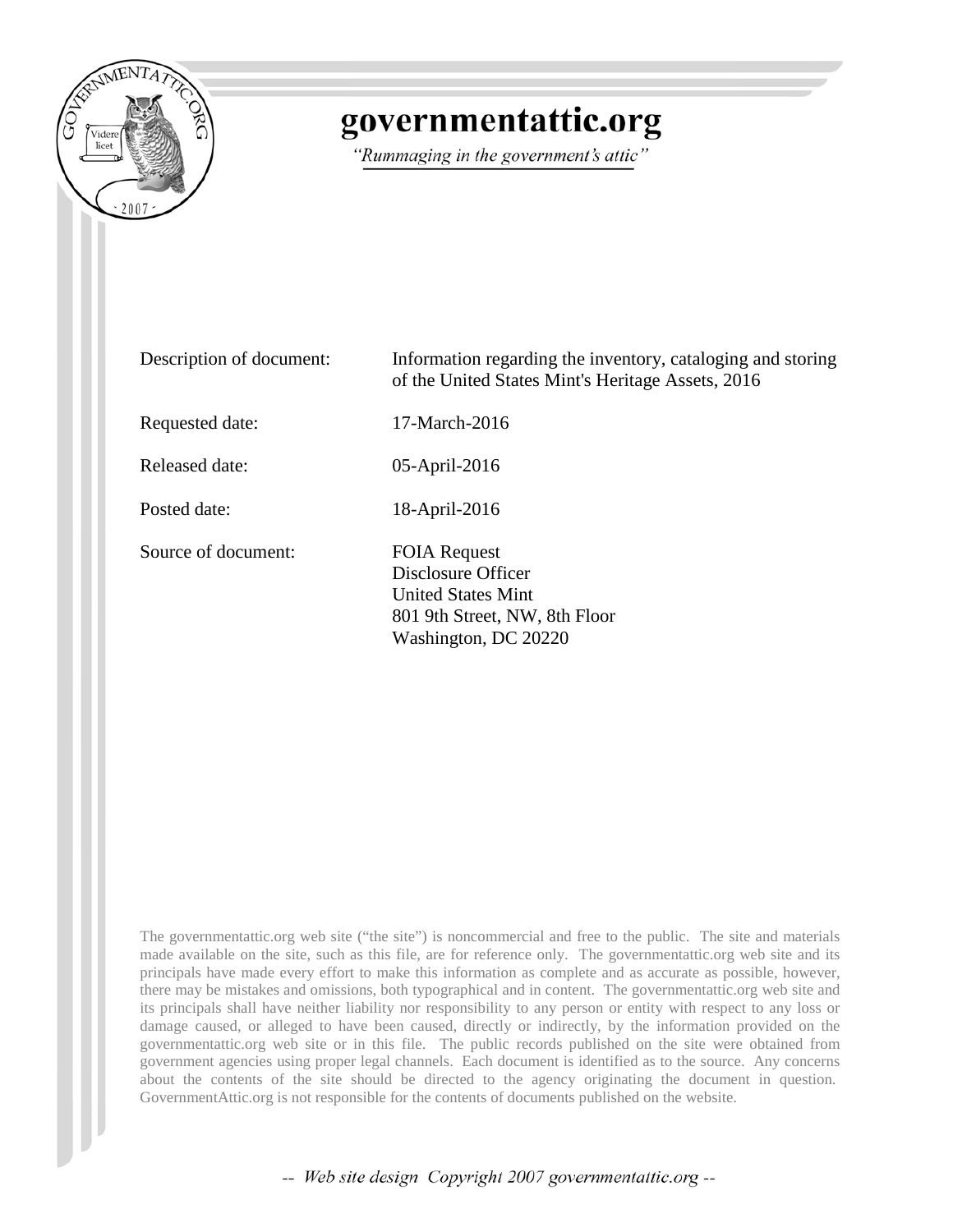

April 5, 2016

This is in response to your Freedom of Information Act (FOIA) request submitted via the Department of the Treasury's FOIAonline on March 17, 2016, for information regarding the cataloguing of the United States Mint's Heritage Assets.

Enclosed as responsive to your request is the requested information (8 pages).

Inasmuch as fees incurred in the processing of your request were minimal, they have not been assessed.

Sincerely.

Kathleen Saunders-Mitchell Disclosure Officer

Enclosure(s)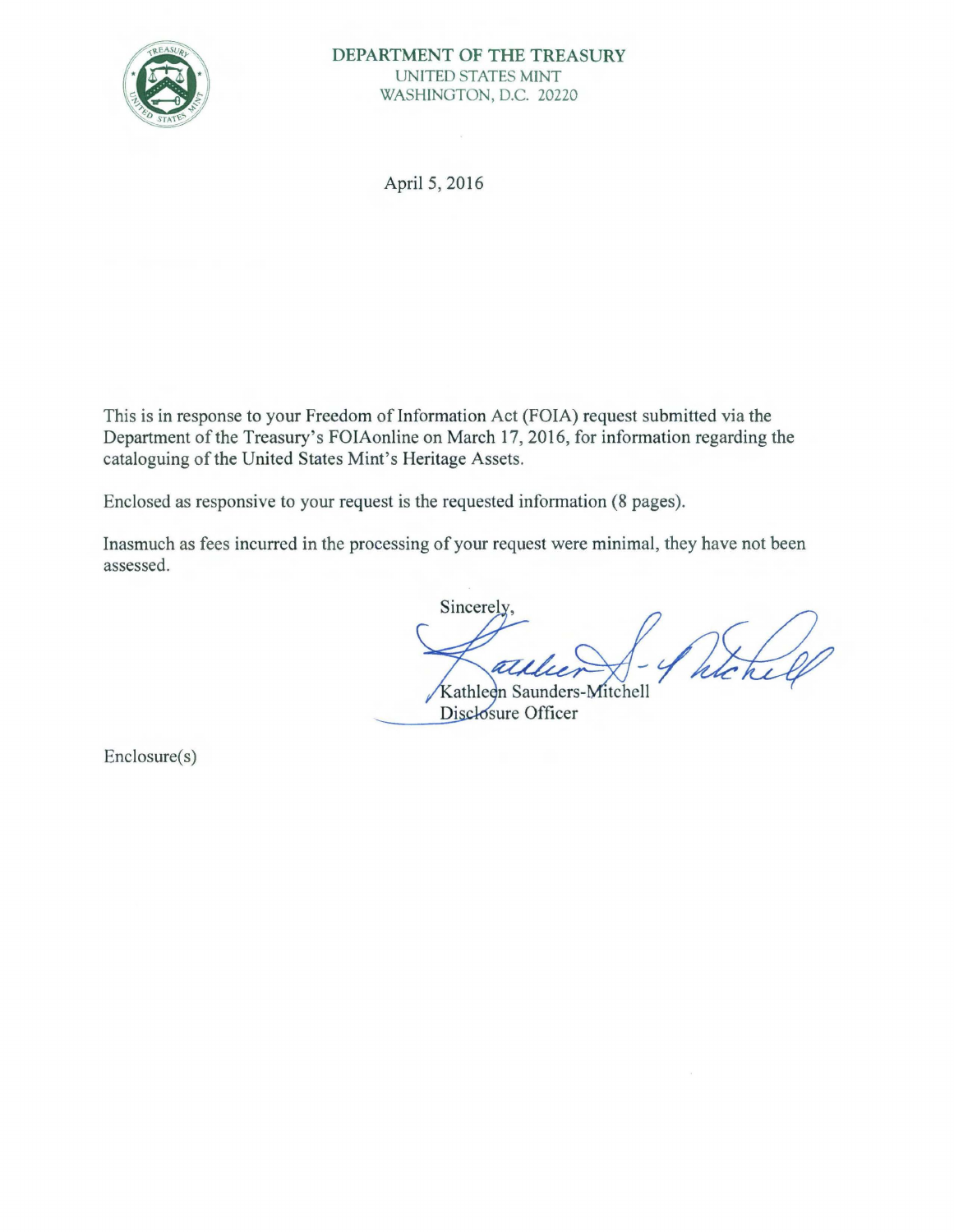1) A copy of the project description for the cataloguing of Mint Heritage Assets, a project that was commenced in 2012 and isslated to be completed by the end of FY 2017. 2) A copy of the budget for the Heritage Assets cataloguing project. 31 A copy of the goals and objectives of the Mint Heritage Assets catalogulng Project. 4) A copy of the most recent three Internal Mint progress reports on the Mint Heritage Assets cataloguing project. 5) A copy of the project plan for the Mint Heritage Assets catalogulrig project. 6) A copy of any status memos relating to the Mint Heritage Assets cataloguing project during the time frame November 1, 2015 to the present.

#### #1 HAP Project Description

*The United States Mint was.founded at Philadelphia in 1792 and has grown over time into a national complex of administrative, production and storage facilities. The Heritage Assets Program was established with the goal of identifying, preserving and interpreting the physical evidence of the United States Mini 's past. This includes coins, dies, tools, machinery, historic structures, paintings, photographs, architectural elements, furniture and the many other pieces of memorabilia that have emerged from this legacy.* 

The United States Mint has approved a plan to inventory, catalog and store its collection of *Heritage Assets. This work will be done under the general supervision of the Curator and in cooperation with agency staff who will serve as liaisons at each facility. These individuals will provide assistance in locating artifacts and in providing resources relevant to the work at each site.* 

#2 HAP Project Budget

*The budget for this project is \$2,000,000.* 

#### #3 Goals and Objectives

*The objective is to provide state-of-the art catalog and storage systems for its Heritage Assets. While some objects will be used at the Visitor Centers at Philadelphia and Denver, there are no plans to open or maintain a public museum of these items. Historical materials will be made available for on-site research and reference at each facility. There are no plans to relocate*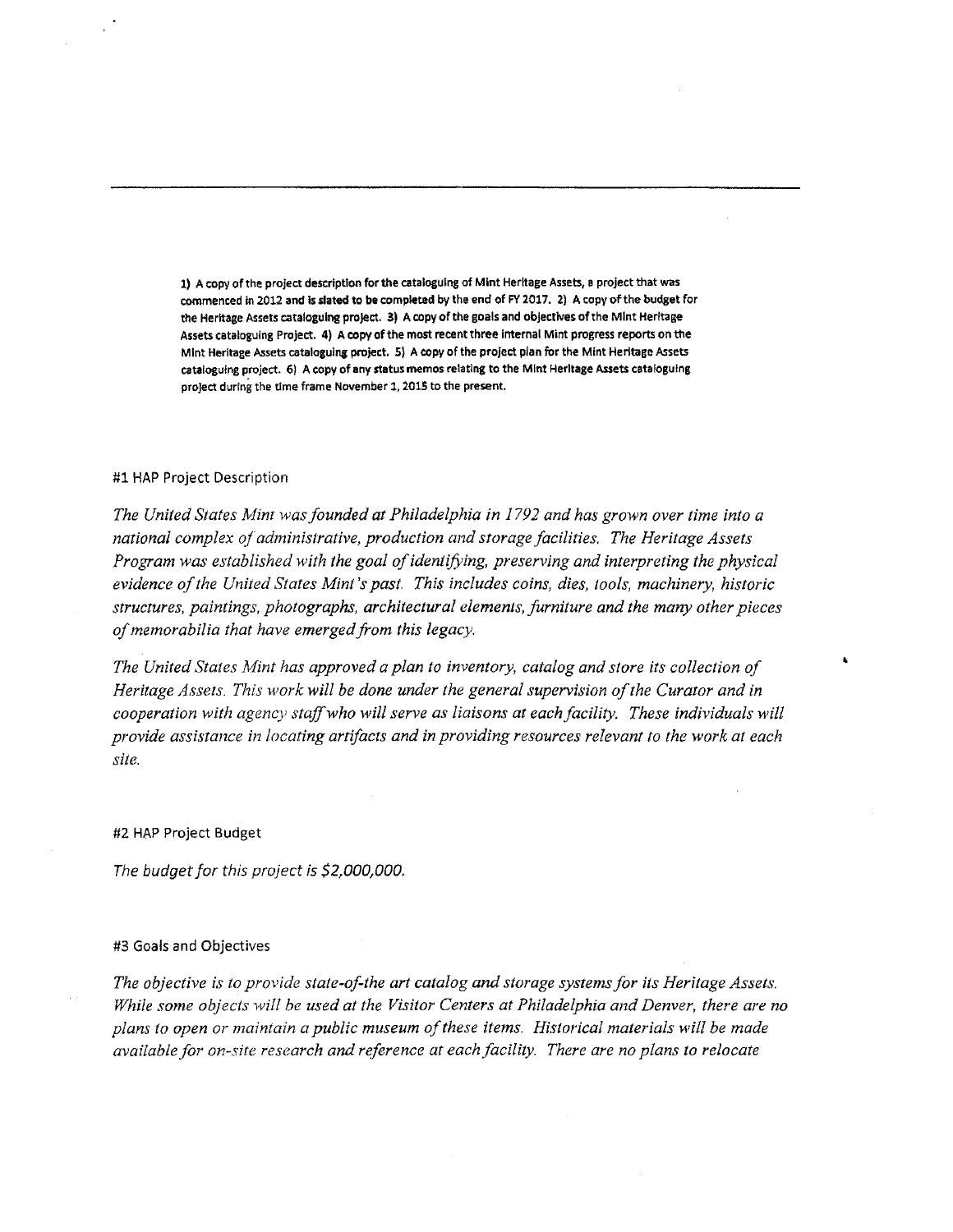objects to a central storage facility; new storage areas will be provided at each facility and *warehouse space allocated as needed* 

#4 Three most recent internal progress reports

*The three most recent reports (redacted) from the date of the request ore attached* 

#5 HAP Project Plan

 $\chi^2$ 

 $\lambda$ 

*The project consists of three phases: Phase One* - *Pilot Assessment; Phase Two* - *Pilot Study; Phase Three* - *Implementation. The Implementation Phase includes assessments and cataloging at each facility not covered in earlier phases. The work is to commence in May 2011 and is scheduled to conclude in May 2016.* 

#6 Status memos during the period of 11/1/2015 to 3/23/2016

*No status memos were issued during that period.*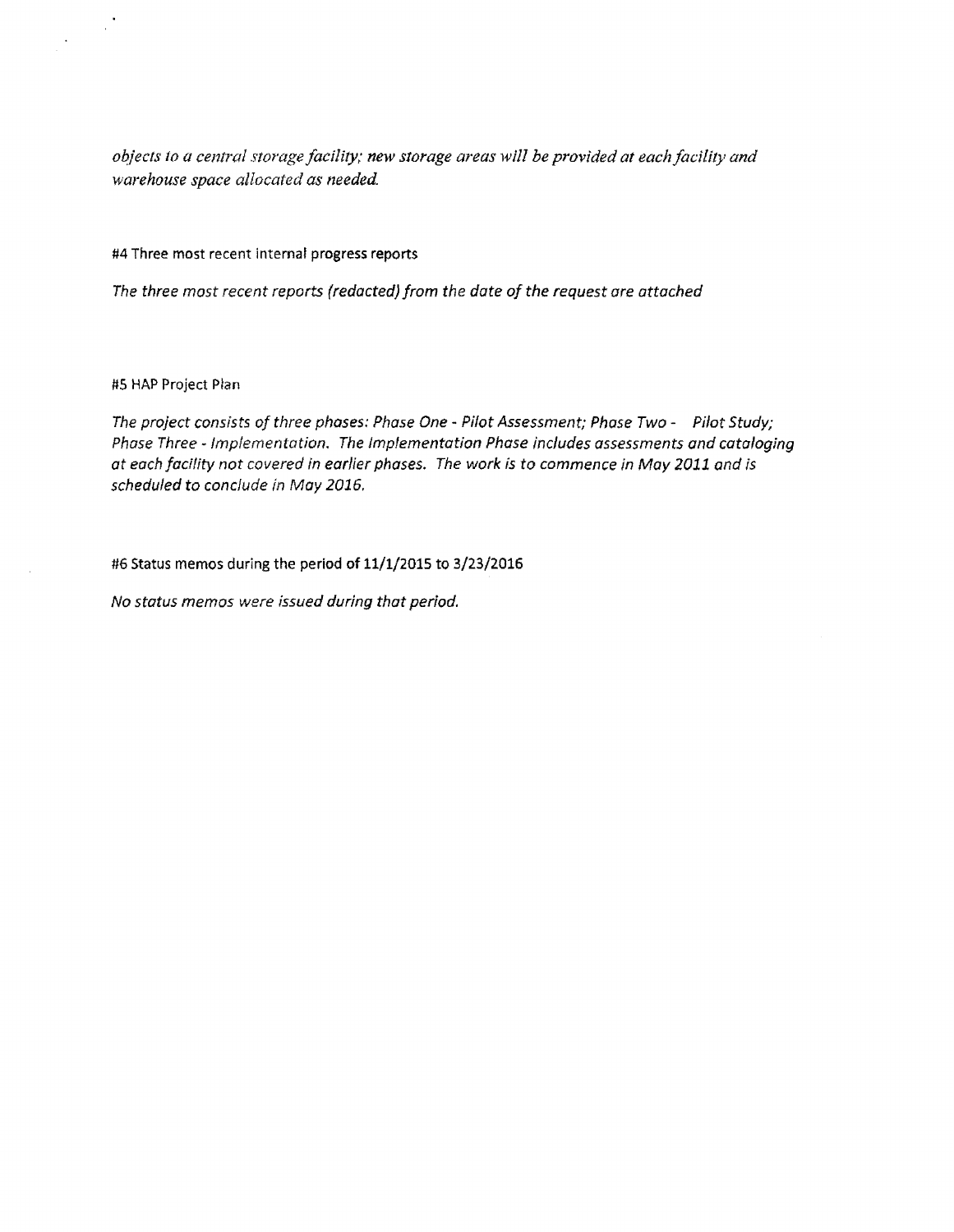March 7, 2016

#### United States Mint

Heritage Assets Project - Assessment/Cataloging Phase Report Philadelphia Mint

#### Week of February 29, 2016

#### 2/29/2016 Monday

HAP Team: Janet, Rachel, Jonathan

• Cataloged, cleaned, photographed and labeled hubs and dies

## 3/1/2016 Tuesday

HAP Team: Janet, Rachel, Jonathan

• Cataloged, cleaned, photographed and labeled hubs and dies

## 3/2/2016 Wednesday

HAP Team: Janet, Rachel, Jonathan, Daniela, Robert

- Cataloged, cleaned, photographed and labeled hubs and dies
- Sorted hubs and dies for assorted medals

## 3/3/2016 Thursday

HAP Team: Janet, Rachel

• Cataloged, cleaned, photographed and labeled hubs and dies

## Plans for next two weeks 3/7 and 3/14/2016

#### 3/7/2016 Monday

- Continue cataloging, cleaning and labeling hubs and dies
- •Continue photographing hubs and dies
- Continue editing catalog records

#### 3/8/2016 Tuesday

- Continue cataloging, cleaning and labeling hubs and dies
- Continue photographing hubs and dies
- Continue editing catalog records

#### 3/9/2016 Wednesday

- Continue cataloging, cleaning and labeling hubs and dies
- Continue photographing hubs and dies
- Continue waxing hubs and dies
- Continue editing catalog records

#### 3/10/2016 Thursday

• Continue cataloging, cleaning and labeling hubs and dies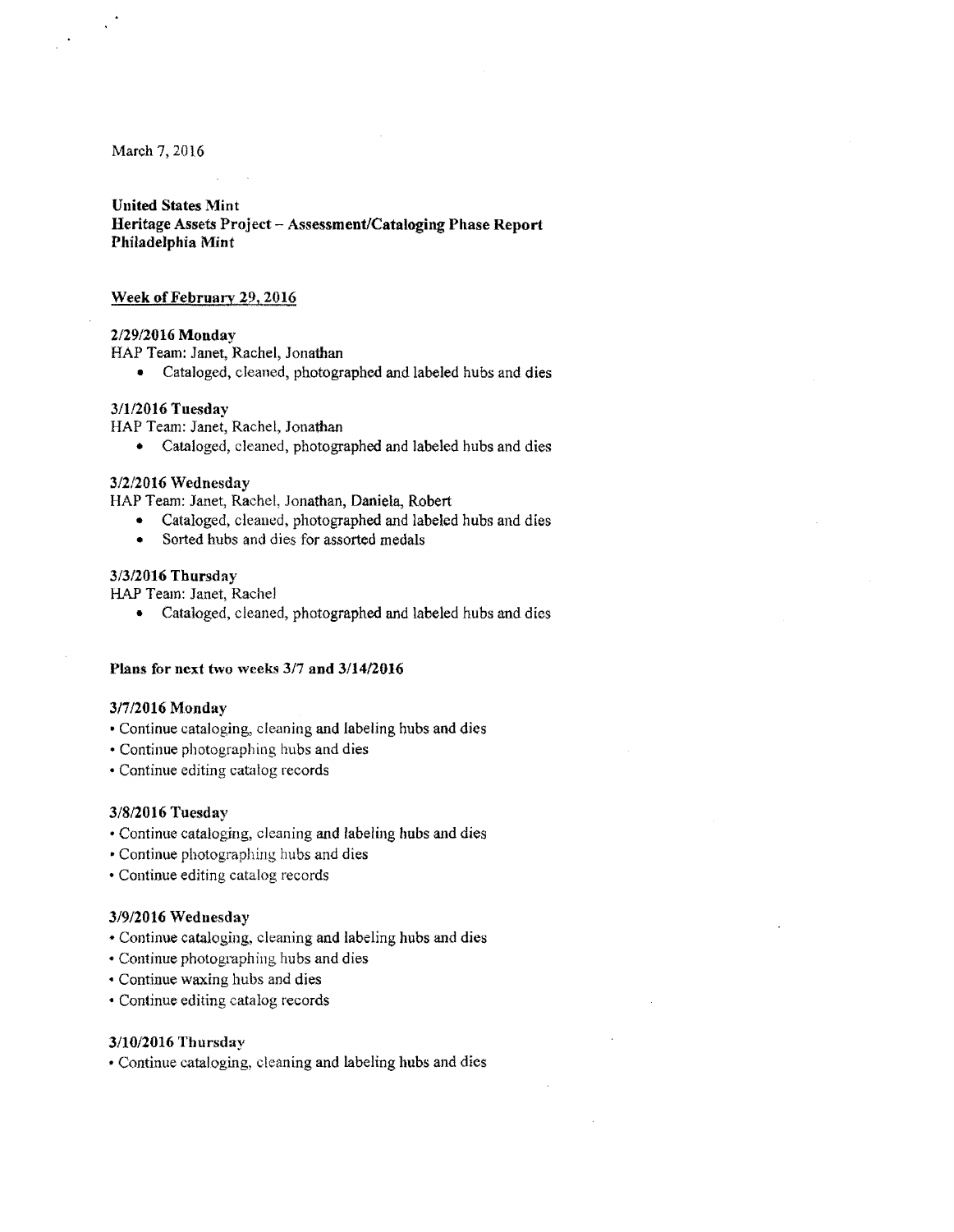- Continue photographing hubs and dies
- •Continue editing catalog records

# 3/14/2016 Monday

 $\mathbb{R}^4$ 

- Continue cataloging, cleaning and labeling hubs and dies
- Continue photographing hubs and dies
- Continue editing catalog records

## 3/15/2016 Tuesday

- Continue cataloging, cleaning and labeling hubs and dies
- Continue photographing hubs and dies
- Continue editing catalog records

## 3/16/2016 Wednesday

- •Continue cataloging, cleaning and labeling hubs and dies
- Continue photographing hubs and dies
- Continue waxing hubs and dies
- Continue editing catalog records

## 3/17/2016 Thursday

- Continue cataloging, cleaning and labeling hubs and dies
- Continue photographing hubs and dies
- Continue editing catalog records

# *2129* to 3/3 Incident Report - Philadelphia Mint

Date & Time: 2/29 to 3/3 Collection: HAP Current Location: Philadelphia, PA Customer: United States Mint

No items to report.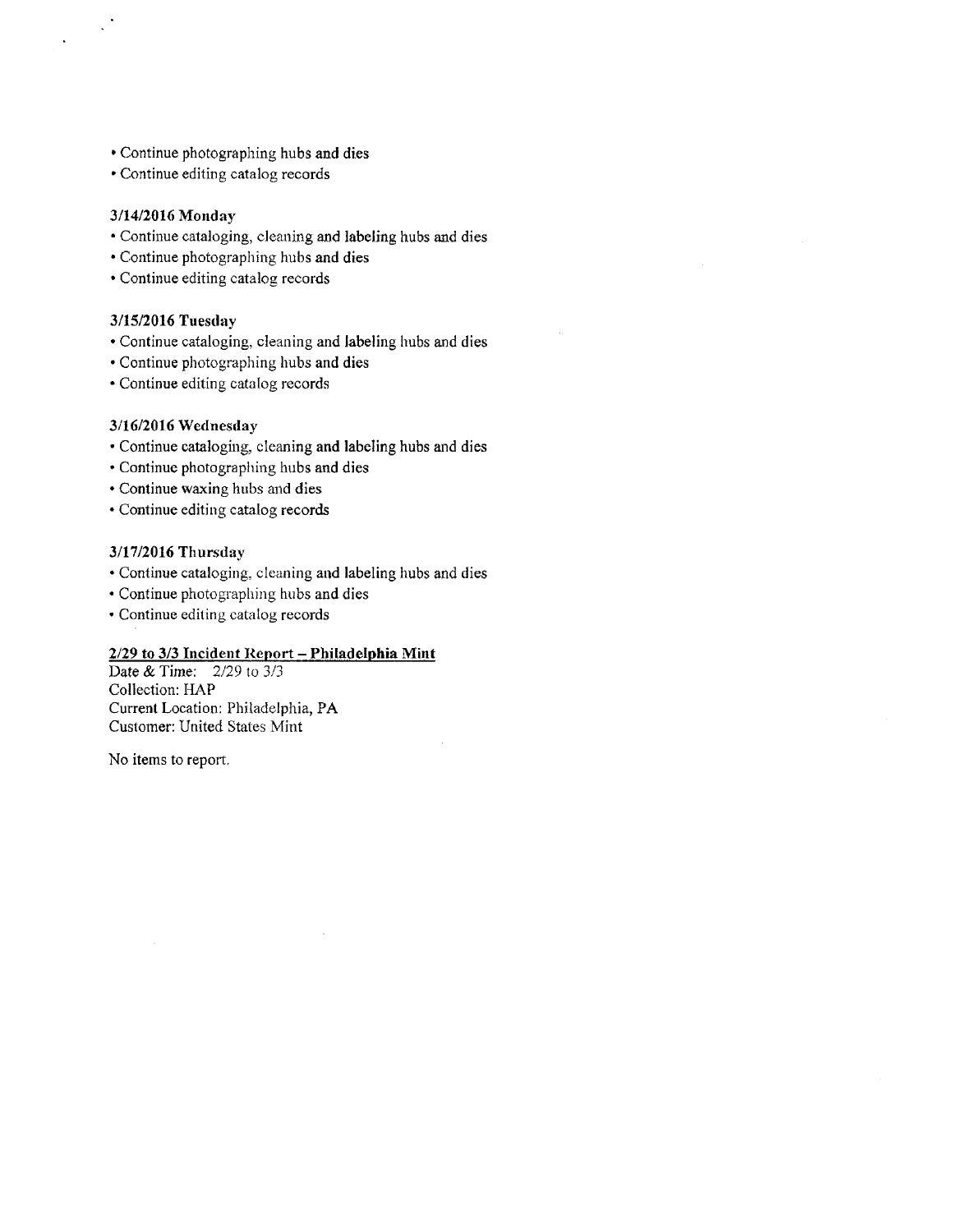February 16, 2016

United States Mint Heritage Assets Project-Assessment/Cataloging Phase Report Philadelphia Mint

## Week of February 8, 2016

## 2/8/2016 Monday

HAP Team: Janet, Rachel, Jonathan

- Cataloged, photographed and labeled hubs and dies
- Moved boxed artifacts and sculpts from old locations to new drawers
- Reorganized flat file drawer with photographs, paper artifacts with new tissue

#### 2/9/2016 Tuesday

HAP Team: Janet, Rachel, Jonathan Cataloged, cleaned, photographed and labeled hubs and dies

## 2/10/2016 Wednesday

HAP Team: Janet, Rachel

• Removed hubs and dies from vault

## 2/11/2016 Thursday

HAP Team: Janet, Daniela

- Moved all remaining foreign hubs and dies into new storage locations
- Researched media record issues for Rick
- Edited TMS records

# Plans for next two weeks 2/15 and 2/22/2016

# 2/15/2016 Monday MINT CLOSED - WASHINGTON'S BIRTHDAY HOLIDAY

#### 2/16/2016 Tuesday

- Rick/ TMS 2014 upgrade; test for media records, importer, that images open in records
- •Continue cataloging, cleaning and labeling hubs and dies
- Continue photographing hubs and dies

## 2/1712016 Wednesday

- •Rick/ TMS 2014 upgrade
- Continue cataloging, cleaning and labeling hubs and dies
- Continue photographing hubs and dies

## 2/18/2016 Thursday

• Continue cataloging, cleaning and labeling hubs and dies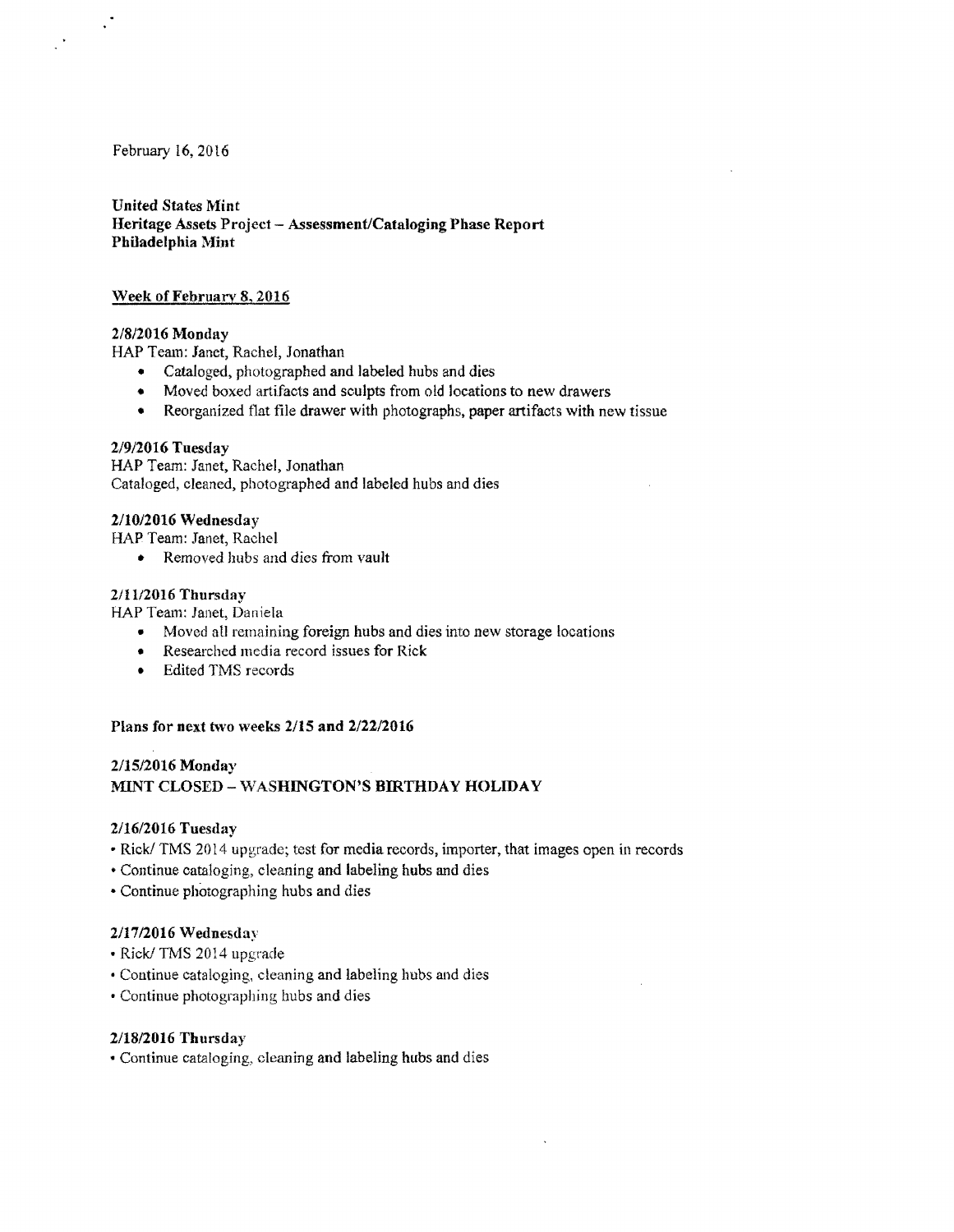• Continue photographing hubs and dies

## 2/22/2016 Monday

 $\ddot{\phantom{a}}$ 

- Continue cataloging, cleaning and labeling hubs and dies
- Continue photographing hubs and dies

# 2/23/2016 Tuesday

- Continue cataloging, deaning and labeling hubs and dies
- Continue photographing hubs and dies

## 2/24/2016 Wednesday

- •Continue cataloging, cleaning and labeling hubs and dies
- Continue photographing hubs and dies
- Prep and import TMS records
- Continue waxing hubs and dies

# 2/25/2016 Thursday

- Continue cataloging, cleaning and labeling hubs and dies
- Continue photographing hubs and dies

# 2/8 to 2/11 Incident Report - Philadelphia Mint

No items to report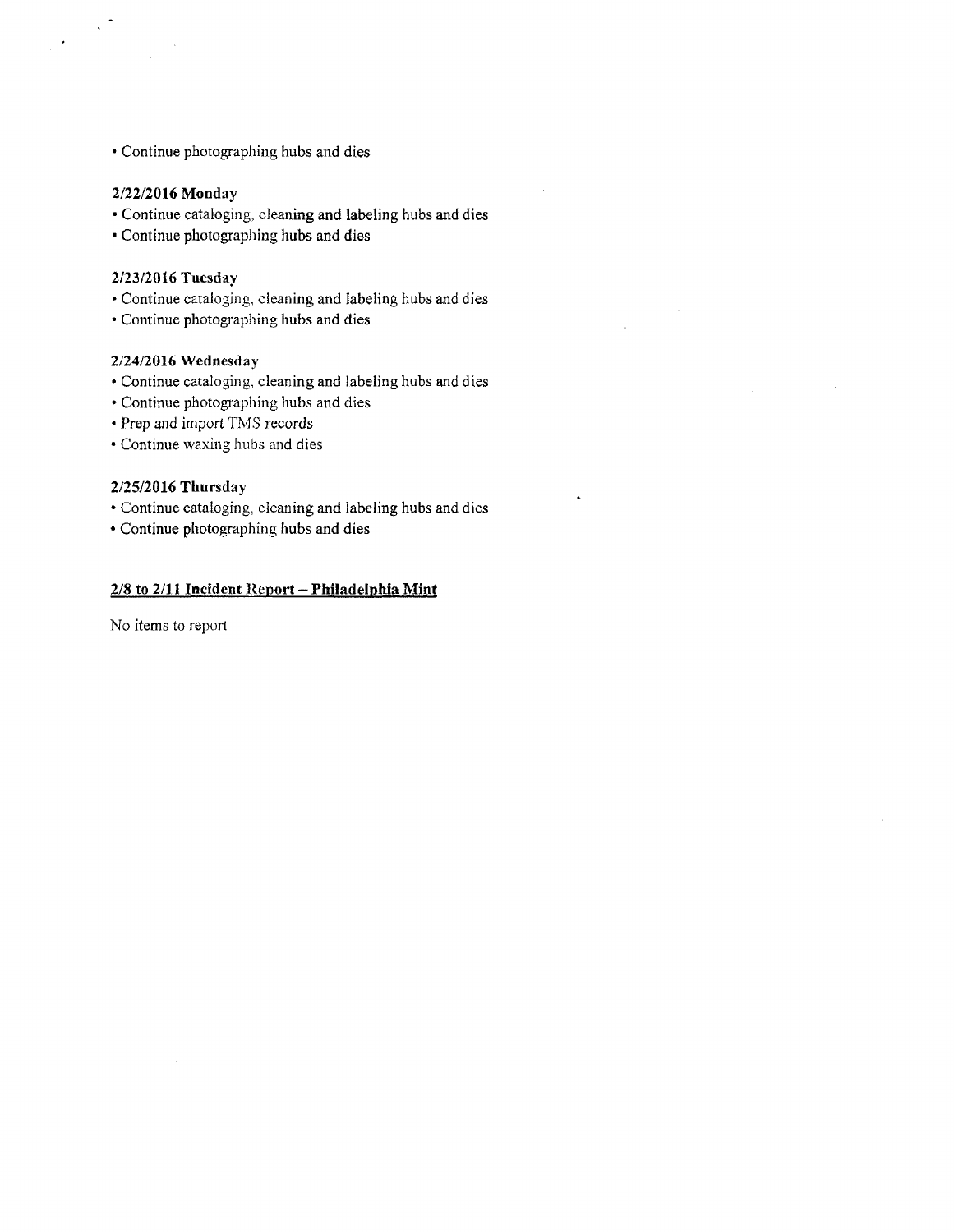February 8, 2016

 $\label{eq:2} \frac{1}{2} \int_{\mathbb{R}^3} \left| \frac{d\mu}{d\mu} \right|^2 \, d\mu$ 

# United States Mint Heritage Assets Project - Assessment/Cataloging Phase Report Philadelphia Mint

# Week of February l. 2016

## 2/1/2016 Monday

HAP Team: Janet, Rachel, Jonathan

- Cleaned, photographed and labeled hubs and dies
- Go through foreign coins found with hubs and dies
- Sent Tony list of needed hubs and dies
- Pulled medal plasters for Tony

# 2/2/2016 Tuesday

HAP Team: Janet, Rachel, Jonathan, Robert

- Visit from new Deputy Plant Manager and explained the cataloging, photography process
- Organized inventory information for vault
- Cataloged, cleaned, photographed and labeled hubs and dies
- Visit from Tony with more hubs and dies

#### 2/3/2016 Wednesday

HAP Team: Janet, Rachel, Daniela

- Moved foreign hubs and dies into permanent locations in vault
- Edited TMS records
- Sorted hubs and dies that Tony delivered
- Pulled plasters for Eric

## 2/4/2016 Thursday

HAP Team: Janet, Rachel, Robert

- Cataloged, cleaned, photographed and labeled hubs and dies
- Waxed hubs and dies

## Plans for next two weeks 2/8 and 2/15/2016

#### 2/8/2016 Monday

- Continue cataloging, cleaning and labeling hubs and dies
- Continue photographing hubs and dies

## 2/9/2016 Tuesday

- •Continue cataloging, cleaning and labeling hubs and dies
- •Continue photographing hubs and dies

#### 2/10/2016 Wednesday

• Continue cataloging, cleaning and labeling hubs and dies